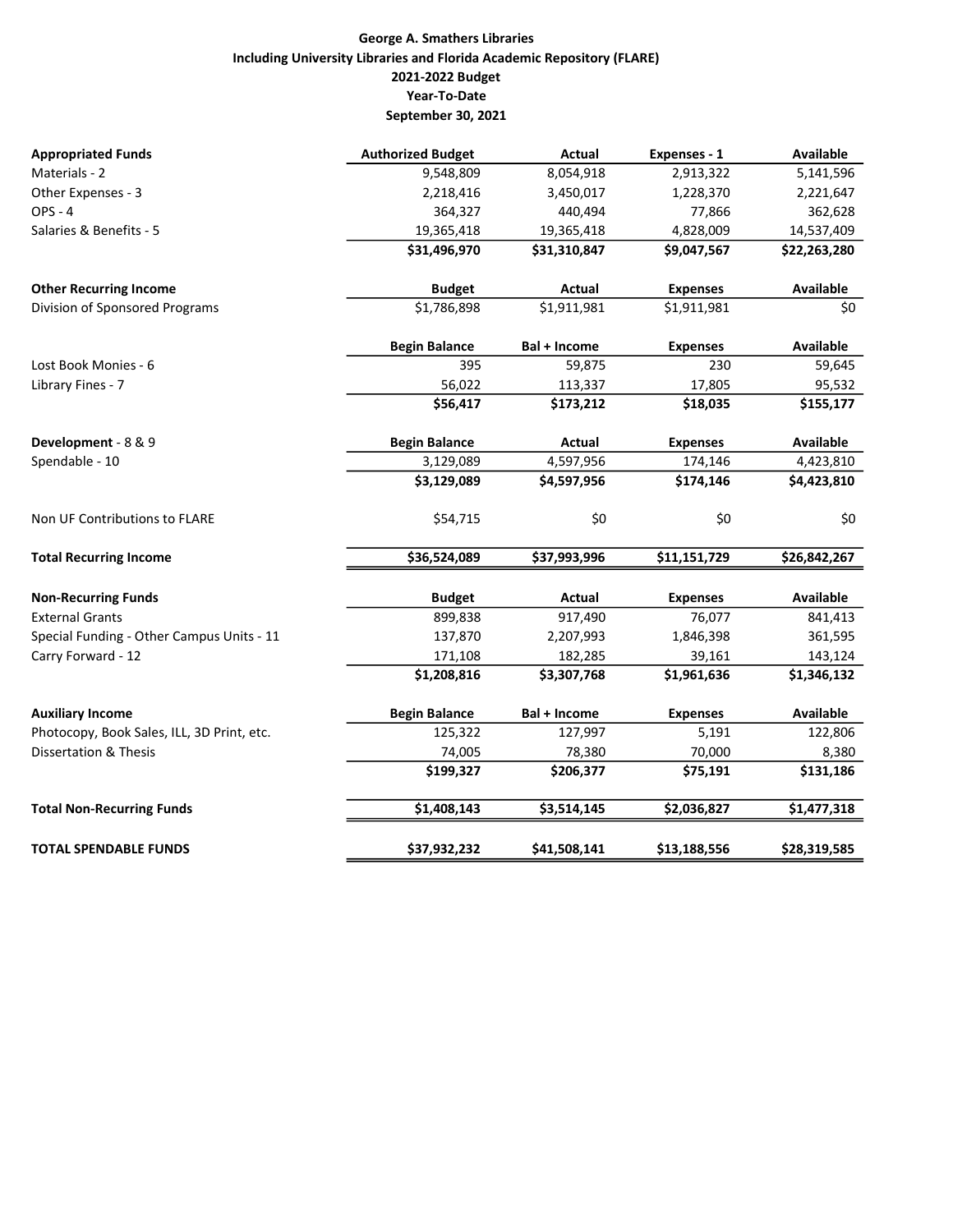## George A. Smathers Libraries Including University Libraries and Florida Academic Repository (FLARE) 2021-2022 Budget Year-To-Date September 30, 2021

#### Notes: FY 21-22 Budget Year-To-Date 9/30/21

1 - Includes expenses as well as encumbered funds

2 - Authorized Budget includes a \$250,000 decrease compared to FY 20-21 due to 2% UF Budget Cut. Actual Budget includes \$36,338 transferred to FLARE for FY 20-21 end of year material expenditures; \$1,271,430 transferred to Other Expenses for FY 20-21 end of year material expenditures; \$58,326 transferred to Lost Book Monies for FY 20-21 end of year material expenditures; \$56,995 transferred to Library Fines for FY 20-21 end of year material expenditures; \$70,802 transferred to Special Funding - Other Campus Units for FY 20-21 end of year material expenditures

3 - Authorized Budget includes a \$59,869 increase compared to FY 20-21 due to reallocation and the 2% UF Budget Cut. Actual Budget includes \$1,307,768 transferred from Materials for FY 20-21 end of year material expenditures; \$10,167 transferred to OPS for LTS non-recurring funding; and \$66,000 transferred to OPS for Security Assistants

4 - Authorized Budget includes a \$2,732 decrease compared to FY 20-21 due to reallocation. Actual Budget includes \$10,167 transferred from Other Expenses for LTS non-recurring funding; and \$66,000 transferred from Other Expenses for Security Assistants

5 - Authorized Budget includes a \$172,114 decrease compared to FY 20-21 due to 2% UF Budget Cut, reallocation, and fully budgeting for FLARE time limited positions changed to not time limited

6 - Balance & Income amount includes \$58,326 transferred from Materials for FY 20-21 end of year material expenditures

7 - Balance & Income amount includes \$56,995 transferred from Materials for FY 20-21 end of year material expenditures

8 - Endowment value as of 6/30/21 is \$23,874,177, investment earnings only reported by Foundation on a quarterly basis

9 - Cash Only, New Gift Income YTD totals \$166,050

10 - Actual includes \$186,159 in earning on endowments YTD

11 - Authorized Budget and Actual Budget includes \$137,870 in unexpended prior year funds. Actual Budget includes \$760 in unspent FY 20-21 Tech Fee funds reverted; \$9,469 in unspent FY 20-21 Student Gov funds reverted; \$70,802 transferred from Materials for FY 20-21 end of year material expenditures; \$13,000 from Student Gov for 24/7 Fall final week FY 21-22; \$200 from CLAS for Co-Sponsorship of virtual program; \$65,500 for Dual Career Services; \$1,839,000 for additional Materials support from Provost; \$12,000 from IFAS for year 4 of 5 Marston Endnote Project; \$4,000 from Honors Program for instruction; and \$75,850 for Faculty Enhancement Opportunity Award